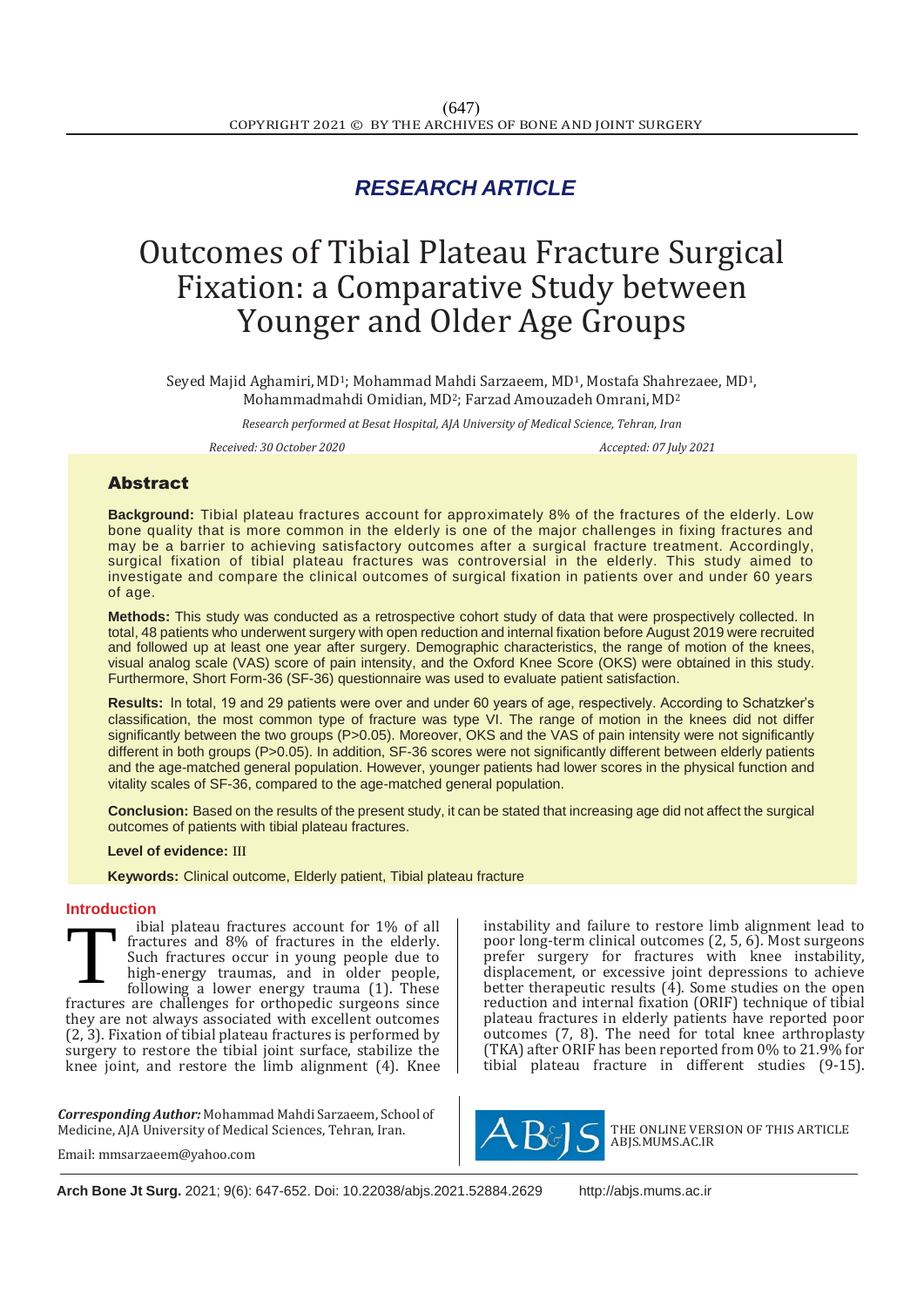Wasserstein et al. reported a 7.3% conversion rate to TKA after a 10-year-follow-up. They also showed an association between older age and the necessity of secondary TKA in their patients (15). It also should be considered that secondary TKA was associated with poorer outcomes, compared to primary TKA in some studies. In addition, performing primary TKA instead of ORIF in patients with tibial plateau fracture showed faster weight-bearing, lower rates of revision surgery, and fewer complications. Therefore, some authors suggest that the best treatment strategy in the elderly is primary TKA (16-19). However, other studies have reported that the clinical outcome of ORIF in elderly patients could be excellent (9, 20, 21). Hsu et al. reported that good or excellent outcomes in surgical fixation in elderly patients could be as high as  $90\%$  (22). Although TKA in older patients with tibial plateau fracture has been associated with good results, controversy exists, and ORIF may also be associated with satisfactory results in older patients. The available literature concerning the outcome of ORIF in the elderly is still scarce and inconsistent. This study aimed to examine and compare recovery level and patient satisfaction after ORIF in patients over 60 and younger patients.

# **Materials and Methods**

### *Patients*

This retrospective study was conducted based on the analysis of prospectively collected data. A total of 48 patients were enrolled between March 2015 and August 2019 in this retrospective cohort. Postoperative outcomes were assessed and compared between patients over and under 60 years of age. All patients with Schatzker's I to VI tibial plateau fractures who underwent surgery in our institution were considered for inclusion. On the other hand, the patients with a history of neuromuscular, vascular, or other abnormalities of lower extremities (i.e., contralateral knee injury) were excluded from the study. In addition, patients with degenerative joint disorder or osteoarthritis on the triple knee compartments were removed from the study based on their radiological findings. The study protocol was approved by our institutional review board (Ethical code: IR.AJAUMS.REC.1398.161), and informed consent was obtained from all patients to participate in the study.

# *Procedure*

All patients underwent anterolateral incision in the proximal tibia with submeniscal arthrotomy for lateral injuries and posteromedial incision for medial injuries or a combination of both surgical incisions. Soft tissue flaps were used for patients only if necessary. Bone defects were filled with cancellous allografts. The appropriate plate (either pre-contoured or non-contoured plates) was selected depending on the type of fracture and the quality of the patient's bone. Schatzker's II, III, and IV fractures and minimally displaced sagitally oriented large medial condyle fragments in Schatzker's VI were fixed with a uni plate device. A double-plate device was used for type  $\hat{V}$  and VI fractures according to the indications. Patients with Schatzker's I fractures were treated with screw fixation. The screws were directed CLINICAL OUTCOMES OF SURGICAL FIXATION OF TIBIAL PLATEAU FRACTURES

toward the posterolateral and posteromedial wall of the bone according to the fracture pattern. After surgery, active and passive movements were started for the patients as soon as possible. Patients were advised not to put weight on the operated knee for the first three months after surgery and then started gradual weight-bearing activities.

# *Follow-up*

After discharge, patients were followed up periodically for examination. Patient satisfaction, quality of life and pain severity in resting, as well as weight-bearing conditions were assessed using Oxford Knee Score (OKS), Short Form-36 (SF-36), and Visual Analog Score questionnaires, respectively. OKS and SF-36 have been translated to Persian, and their accepted validity and reliability were reported in previous studies (23, 24). Moreover, data on the range of motion of both knees were recorded. A comparison was performed between the injured knee and the contralateral healthy knee in terms of the range of motion and pain score.

# *Statistics*

The obtained data were analyzed in SPSS software (version 16.0). Qualitative variables were reported as frequency and percentage. Furthermore, the quantitative variables were reported as mean±SD. Qualitative and quantitative variables were compared using the Chisquare test and independent t-test, respectively. Onesample t-test was also used to compare the results of SF-36 of the patients with the general population based on the reports in the same country (24, 25). For nonparametric variables, the Mann-Whitney test was applied, and a p-value less than 0.05 was considered statistically significant.

# **Results**

A total of 61 patients underwent ORIF during the study period, and 48 cases met the inclusion criteria for final analysis. Among 13 excluded patients, two patients passed away, one case underwent TKA three years after surgical fixation at the age of 68, three individuals had multiple fractures, and seven subjects were lost from follow-up. Furthermore, a complication occurred in 4 (10%) patients. Surgical site infection occurred in one patient who required intravenous antimicrobial treatment and debridement. One patient with postoperative compartment syndrome was treated with fasciotomy, and two patients at the ages of 47 and 65 years had a failure of fixation due to varus deformity after four and six weeks from the ORIF surgery. They underwent a secondary procedure for the revision of the fixation. Implant removal due to subcutaneous irritation was performed in three cases all younger than 60 years old.

The patients' mean age at the time of injury was obtained at 51.8±14.4 years (age range: 21-78 years) and the mean follow-up was 31.6±14.0 months (range:13-58). Study participants were divided into two groups of older than 60 years (n=19) and younger than 60 years (n=29). Gender and body mass index (BMI) were comparable in both groups [Table 1]. The frequency of different types of fracture based on Schatzker's classification has been compared between different age groups in [Table 2].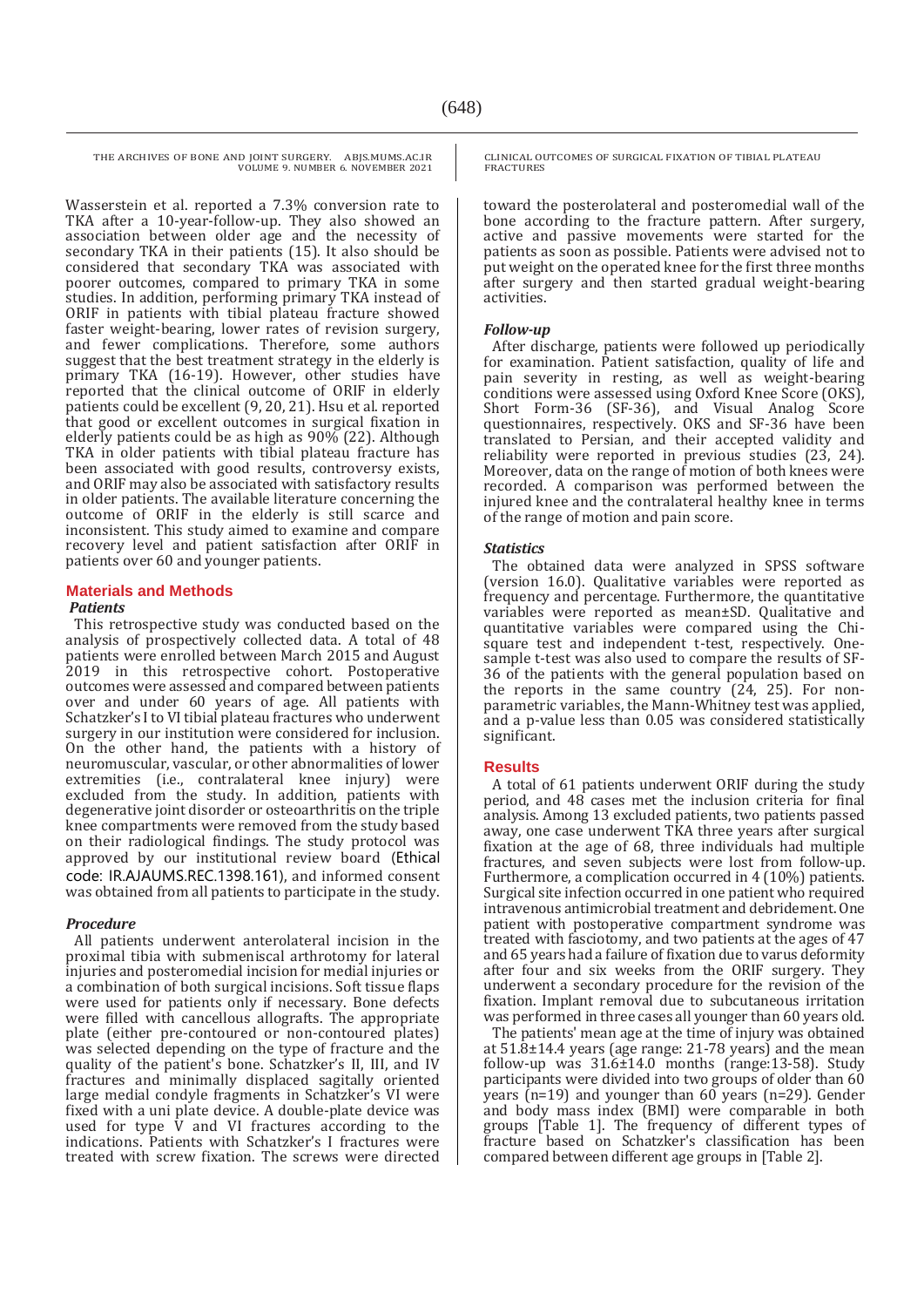| <b>Table 1. Demographic information</b>              |                |                     |                                                           |                     |                   |
|------------------------------------------------------|----------------|---------------------|-----------------------------------------------------------|---------------------|-------------------|
| <b>Variable</b>                                      |                | all patient<br>(48) | 60>                                                       | Age<br>60<          | p-value           |
| Gender                                               | Male<br>Female |                     | 28 (58.3%) 19 (65.5%)<br>20 (41.7%) 10 (34.5%) 10 (52.6%) | $9(47.4\%)$         | $0.212*$          |
| <b>BMI</b>                                           |                | $25.87 +$<br>4.12   | $25.25 \pm$<br>3.92                                       | $26.80 \pm$<br>4.34 | $0.218^{\dagger}$ |
| * Chi-square test<br><sup>†</sup> independent t-test |                |                     |                                                           |                     |                   |

| <b>Table 2. Schatzker classification</b> |             |             |             |  |
|------------------------------------------|-------------|-------------|-------------|--|
| <b>Schatzker</b><br>class                | < 60        | >60         | Total       |  |
|                                          | $3(10.3\%)$ | $3(15.8\%)$ | $6(12.5\%)$ |  |
| Н                                        | $5(17.2\%)$ | $3(15.8\%)$ | 8 (16.7 %)  |  |
| III                                      | 6(20.7%)    | $2(10.5\%)$ | 8 (16.7 %)  |  |
| IV                                       | $3(10.3\%)$ | $4(21.1\%)$ | $7(14.6\%)$ |  |
| V                                        | $4(13.8\%)$ | $3(15.8\%)$ | $7(14.6\%)$ |  |
| VI                                       | $8(27.6\%)$ | $4(21.1\%)$ | 12 (25.0 %) |  |

Overall, type VI was the most common type of fracture among patients. The range of motion in the operated and healthy joints was similar in both age groups [Table 3]. The mean differences in the range of motion between healthy and operated knees were 15.51±14.03 and 15.78±10.70 in patients younger and older than 60 years, respectively; however, the difference was not statistically significant. The difference in pain severity was also calculated between healthy and operated knees in both weight-bearing and resting conditions applying VAS [Table 4]. OKS and VAS tests were similar in both groups. In addition, the difference between healthy and operated knees in terms of pain score was similar in both groups. Compared with the general population, the younger patients had lower scores in the physical function and vitality scales [Table 5]. However, the results of SF-36 in the elderly showed no statistical differences in any area of the survey, compared to the agematched general population [Table 6].

#### **Discussion**

In this study, the mid-term outcomes of surgical fixation of tibial plateau fractures were compared in young and old patients with both subjective and objective assessment tools. SF-36 questionnaire did not show any significant difference between the elderly patients and the elderly in the general population on any scale. However, physical function and vitality scales in the younger group of patients were lower than the general population. OKS and VAS scores were similar in both groups. Based on these results, surgical fixation may be a reasonable treatment for elderly patients; however, the best treatment strategy for old patients has remained controversial for many years.

Bone mineral density is one of the major factors that influence the success of fixation of fractures (26, 27). Several studies reported that some factors (e.g., nutritional status, physical activity level, BMI, medications, and age) influence the quality of bone (28-33). Accordingly, surgical fixation of tibial plateau fractures in elderly patients has been the subject of controversy in previous studies (6, 34).

CLINICAL OUTCOMES OF SURGICAL FIXATION OF TIBIAL PLATEAU FRACTURES

| <b>Table 3. Range of motion</b> |                    |                    |          |  |  |
|---------------------------------|--------------------|--------------------|----------|--|--|
| Range of motion                 | <60                | >60                | p-value  |  |  |
| Operated                        | $108.62 \pm 17.26$ | $103.68 \pm 13.42$ | $0.397*$ |  |  |
| Healthy                         | $124.14 \pm 13.23$ | $119.47 \pm 12.68$ | $0.212*$ |  |  |
| <b>AROM</b>                     | $15.51 \pm 14.03$  | $15.78 \pm 10.70$  | $0.625*$ |  |  |
| * Mann-Whitney test             |                    |                    |          |  |  |

ROM: Range of motion

|                                           | <b>Table 4. OKS and VAS</b>                          |                           |                           |          |
|-------------------------------------------|------------------------------------------------------|---------------------------|---------------------------|----------|
| Test type                                 |                                                      | Age $< 60$<br>(mean ± SD) | Age > 60<br>$mean \pm SD$ | p-value  |
| Oxford                                    | Function                                             | $22.03 \pm 5.08$          | $19.47 \pm 5.29$          | $0.101*$ |
| Knee                                      | Pain                                                 | $15.28 \pm 3.67$          | $13.16 \pm 4.18$          | $0.065*$ |
| Score                                     | Total                                                | $37.28 \pm 8.23$          | $32.58 \pm 9.83$          | $0.074*$ |
| Pain                                      | Weight-<br>bearing<br>operated knee                  | $2.62 \pm 2.71$           | $3.84 \pm 3.14$           | $0.153*$ |
| Severity<br>(Visual<br>Analogue<br>Scale) | Weight-<br>bearing<br>healthy knee                   | $0.21 \pm 0.94$           | $0.84 \pm 1.77$           | $0.142*$ |
|                                           | Resting<br>operated knee                             | $1.45 \pm 1.70$           | $2.11 \pm 1.82$           | $0.169*$ |
|                                           | Resting<br>healthy knee                              | $0.10 \pm 0.55$           | $0.42 + 1.17$             | $0.059*$ |
|                                           | $\Delta$ Pain in<br>weight-<br>bearing<br>situations | $2.41 \pm 2.39$           | $3.00 \pm 1.88$           | $0.262*$ |
|                                           | $\Delta$ Pain in<br>resting<br>situations            | $1.34 \pm 1.42$           | $1.68 \pm 1.76$           | $0.519*$ |

\* Mann-Whitney test

Therefore, orthopedic surgeons may refuse to perform ORIF for tibial plateau fracture on elderly patients due to the higher frequency of low bone quality in this age group. It also appears that tibial plateau fractures are more likely to cause osteoarthritis in the elderly (35, 36).

Although there is apparently an agreement about acceptable results of surgical fixation of tibial plateau fracture in young patients, some authors reported that ORIF was not associated with satisfactory outcomes in the elderly. Ali et al. reported a radiologic failure of fixation in 79% of patients over 60 years of age versus 7% of patients under 60 years of age (7). In addition, postoperative progression to osteoarthritis has been reported to be as high as 59.5% in patients older than 55 years using radiological criteria with a mean followup of 2.54 years after surgical fixation (14). Moreover, another study showed that the need for TKA after surgical fixation of tibial plateau fractures increased as the patient's age increased (37). With regard to the evidence concerning the poorer outcomes of surgical fixation, some surgeons prefer primary TKA in the elderly. Furthermore, primary TKA had an acceptable outcome in some studies (38-40).

However, some recent studies debate the benefits of primary TKA for elderly people. A systematic review by Wong et al. suggested that primary TKA maybe not superior to ORIF, and the complication rate of primary TKA was unacceptably high (41).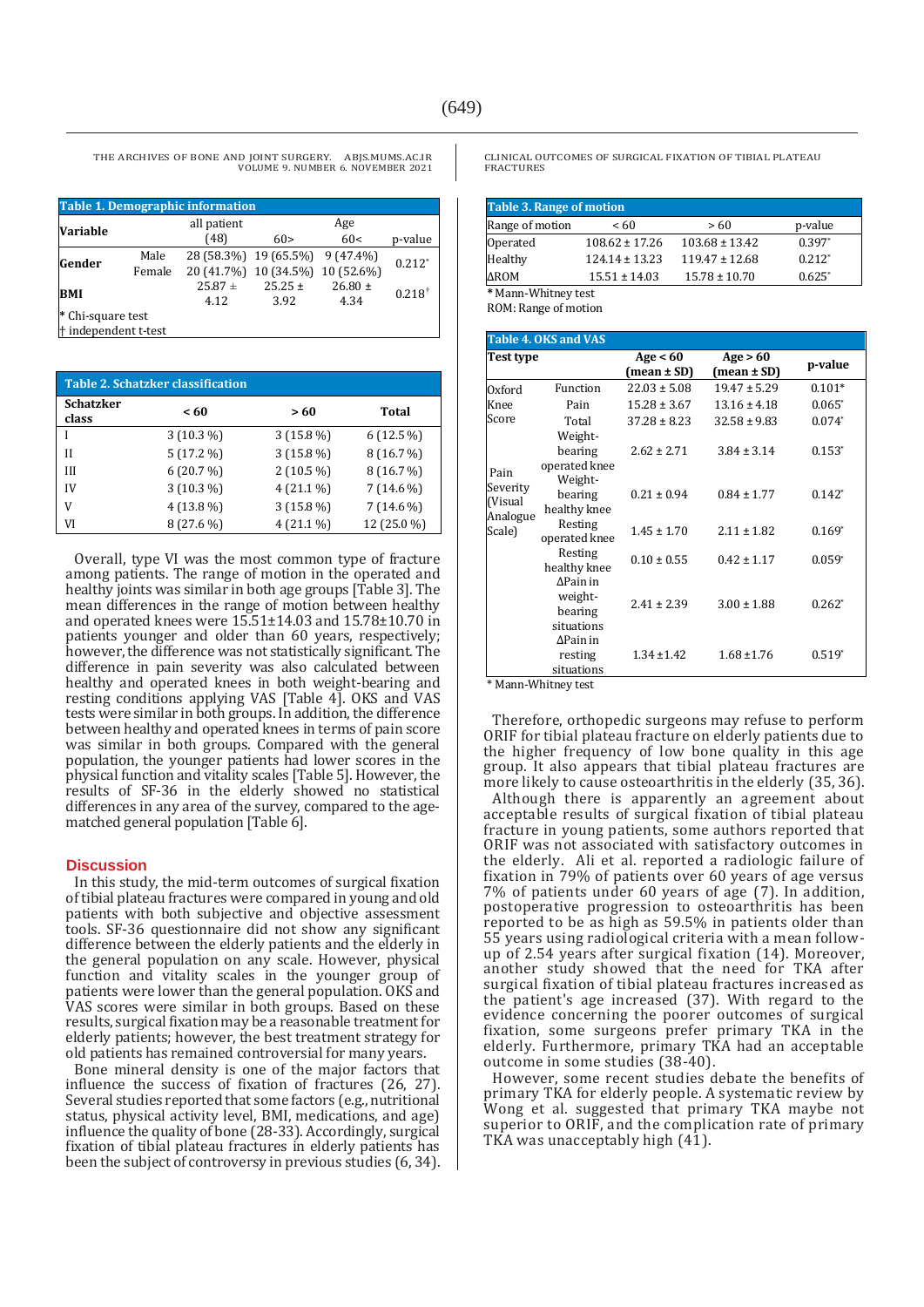| Table 5. Comparing SF-36 results between younger patients and<br>young general population |                                          |                                 |                    |  |
|-------------------------------------------------------------------------------------------|------------------------------------------|---------------------------------|--------------------|--|
|                                                                                           | The patients<br>younger than<br>60 years | Young<br>general<br>population* | p-value            |  |
| Physical<br>function                                                                      | $67.93 \pm 26.10$                        | 83.34                           | 0.004 <sup>†</sup> |  |
| Physical role                                                                             | $66.38 \pm 33.59$                        | 67.26                           | 0.889 <sup>+</sup> |  |
| Bodily pain                                                                               | $72.03 \pm 20.01$                        | 77.20                           | 0.176 <sup>†</sup> |  |
| General health                                                                            | $63.79 \pm 16.23$                        | 64.87                           | 0.720 <sup>†</sup> |  |
| Vitality                                                                                  | $57.93 \pm 17.29$                        | 64.53                           | 0.049 <sup>†</sup> |  |
| Social function                                                                           | $76.14 \pm 23.50$                        | 73.84                           | 0.603 <sup>†</sup> |  |
| Emotional role                                                                            | $72.48 \pm 35.72$                        | 62.91                           | 0.160 <sup>†</sup> |  |
| Mental health                                                                             | $64.28 \pm 20.97$                        | 65.12                           | 0.830 <sup>†</sup> |  |

\* The data has been extracted for the general population in the age range of 25-64, from a study by Montazeri *et al.*(24)

† One-Sample t-test

| Table 6. Comparing SF-36 results between elderly patients and<br>age-matched general population |                                        |                                |                      |  |  |
|-------------------------------------------------------------------------------------------------|----------------------------------------|--------------------------------|----------------------|--|--|
|                                                                                                 | The patients<br>older than 60<br>vears | Elderly general<br>population* | p-value              |  |  |
| Physical function                                                                               | $57.89 \pm 23.76$                      | 51.75                          | $0.275$ <sup>+</sup> |  |  |
| Physical role                                                                                   | $48.42 \pm 32.23$                      | 47.58                          | $0.841$ <sup>+</sup> |  |  |
| Bodily pain                                                                                     | $55.47 \pm 25.72$                      | 55.78                          | 0.959t               |  |  |
| General health                                                                                  | $56.32 \pm 20.19$                      | 47.85                          | $0.084$ t            |  |  |
| Vitality                                                                                        | $53.16 \pm 17.33$                      | 51.31                          | 0.648 <sup>†</sup>   |  |  |
| Social function                                                                                 | $67.37 \pm 19.94$                      | 59.55                          | 0.105 <sup>†</sup>   |  |  |
| Emotional role                                                                                  | $54.68 \pm 39.58$                      | 51.54                          | 0.733 <sup>†</sup>   |  |  |
| Mental health                                                                                   | $53.26 \pm 22.15$                      | 55.42                          | $0.676$ <sup>t</sup> |  |  |

\* The data has been extracted from a meta-analysis study by Doosti-Irani *et al.*(25)

† One-Sample t-test

Timmers et al Reported that the mean age of patients who required secondary TKA after tibial plateau fixation was comparable to those who did not require TKA (15). In addition, performing ORIF in old patients had a reasonable outcome in some studies (42-44).

In the current study, clinical outcome after surgical fixation was comparable between elderly and young patients. To the best of our knowledge, this is the first study that compares the operated knee with the contralateral healthy knee to specify the impact of injury and surgery on the joint. The differences in pain and range of motion between healthy and injured knees were similar in both age groups. Altogether, based on the result of the present study, surgical fixation in the elderly may be an appropriate option with a satisfactory outcome. In line with our findings, several studies showed the feasibility and efficacy of this approach.

In a study on 42 patients with a mean age of 42 years (age range: 16-70 years) and a mean follow-up of 2.7 years, Lachiewicz et al. showed excellent results in more than 80% of patients who underwent ORIF. They also showed that clinical outcome was not related to age (45). Similarly, Rademaker et al. revealed excellent radiographic outcomes in ORIF irrespective of age (42). Studies with longer-term follow-up also showed satisfactory outcomes in older patients (42-44). It should also be considered that clinical outcome (i.e., functional decline) is more important in elderly patients. Outcome assessment based

CLINICAL OUTCOMES OF SURGICAL FIXATION OF TIBIAL PLATEAU FRACTURES

on more stringent criteria (i.e., anatomical reduction) does not seem to be necessary for the elderly (46) though the satisfactory outcome has also been reported using radiographic criteria (20, 22).

Stevens et al. using the SF-36 questionnaire showed a significant decline in the quality of life in patients older than 40 years after ORIF, whereas patients younger than 40 years did not indicate the worse quality of life score, compared to the general population, which was contrary to our results. However, based on the Western Ontario and McMaster Universities Osteoarthritis Index questionnaire, Stevens et al. did not show compromised outcomes and quality of life in patients older than 40 years (8). In the present study, using the SF-36 questionnaire, similar scores were observed between patients older than 60 who underwent ORIF, compared to the general elderly population. There is a need to note that because of the unavailability of the results of the SF-36 in the general population younger than 60 years in the same country, our younger patients were compared with the general population in the age range of 25-64 years, which might limit the interpretation of the results.

The need for secondary TKA could be considered an index to evaluate the outcome of surgical fixation. However, TKA has a serious impact on the outcome, and it was preferred to use it as an exclusion criterion. In the present study, it was found that one patient (2%) had TKA after three years of ORIF. The rates of conversion to TKA have been reported between 0% and 7.9% in the previous studies (9, 13, 14, 20). A study with 8426 subjects reported that 5.3% and 7.3% of patients who had ORIF for tibial plateau fracture had TKA at 5 and 10 years, respectively (37). The lower conversion rate to TKA in the present study could be justified to the shorter follow-up duration of the study.

Prior degenerative joint disease (DJD) obviously influences the clinical outcome of surgical fixation in patients with joint injuries. Accordingly, it was decided to exclude the patients with primary osteoarthritis in order to examine the pure role of age on the clinical outcome. Based on the result of this study, the outcome of surgical fixation in older patients who had not prior DJD could be reasonable. The main limitation of the present study is related to the retrospective nature of the study. Tibial fractures may be associated with meniscus injuries which may impact the outcome of the surgery. Furthermore, the associated meniscus injuries were not assessed in this study. In addition, usage of some medication could impact bone quality and the healing process of fractures, which were not investigated. Therefore, prospective studies with more strict inclusion and exclusion criteria may better evaluate the efficacy of ORIF in the elderly population.

### **Conclusions**

Based on the results of the present study, the clinical outcome of surgical fixation for tibial plateau fractures in elderly patients seems to be similar to that of the younger age group. Therefore, this study supports the continuing usage of standard ORIF to manage tibial plateau fractures in older patients.

*Conflict of interests:* The authors declare that there are no competing interests.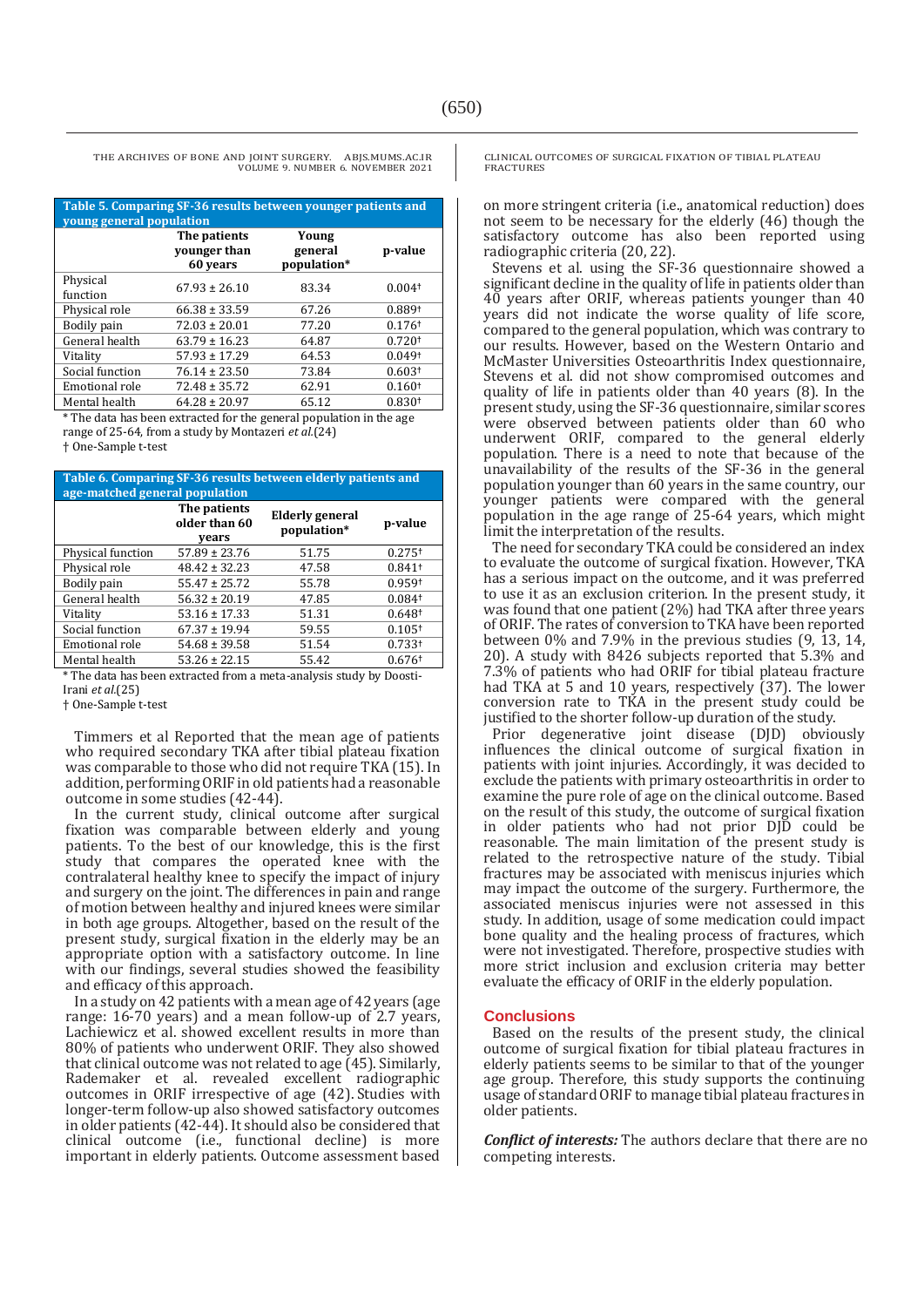Seyed Majid Aghamiri, MD<sup>1</sup> Mohammad Mahdi Sarzaeem, MD<sup>1</sup> Mostafa Shahrezaee, MD<sup>1</sup> Mohammadmahdi Omidian, MD<sup>2</sup>

CLINICAL OUTCOMES OF SURGICAL FIXATION OF TIBIAL PLATEAU FRACTURES

Farzad Amouzadeh Omrani, MD<sup>2</sup>

1 Department of Orthopedic Surgery, AJA University of Medical Sciences, Tehran, Iran

2 Department of Orthopedic, Shahid Beheshti University of Medical Sciences, Tehran, Iran

# **REFERENCES**

- 1. Egol KA, Koval KJ, Zuckerman JD. Handbook of fractures: Lippincott Williams & Wilkins; 2010.
- 2. Papagelopoulos PJ, Partsinevelos AA, Themistocleous GS, Mavrogenis AF, Korres DS, Soucacos PN. Complications after tibia plateau fracture surgery. Injury. 2006;37(6):475-84.
- 3. Young MJ, Barrack R. Complications of internal fixation of tibial plateau fractures. Orthopaedic review. 1994;23(2):149-54.
- 4. Tscherne H, Lobenhoffer P. Tibial plateau fractures. Management and expected results. Clinical orthopaedics and related research. 1993(292):87-100.
- 5. Lansinger O, Bergman B, Körner L, Andersson G. Tibial condylar fractures. A twenty-year follow-up. The Journal of bone and joint surgery American volume. 1986;68(1):13-9.
- 6. Schatzker J, Mcbroom R, Bruce D. The tibial plateau fracture: the Toronto experience 1968–1975. Clinical Orthopaedics and Related Research®. 1979(138):94-104.
- 7. Ali AM, El-Shafie M, Willett KM. Failure of fixation of tibial plateau fractures. J Orthop Trauma. 2002;16(5):323-9.
- 8. Stevens DG, Beharry R, McKee MD, Waddell JP, Schemitsch EH. The long-term functional outcome of operatively treated tibial plateau fractures. J Orthop Trauma. 2001;15(5):312-20.
- 9. Biyani A, Reddy NS, Chaudhury J, Simison AJ, Klenerman L. The results of surgical management of displaced tibial plateau fractures in the elderly. Injury. 1995;26(5):291-7.
- 10. Elsoe R, Johansen MB, Larsen P. Tibial plateau fractures are associated with a long-lasting increased risk of total knee arthroplasty a matched cohort study of 7,950 tibial plateau fractures. Osteoarthritis and Cartilage. 2019;27(5):805-9.
- 11. Oladeji LO, Dreger TK, Pratte EL, Baumann CA, Stannard JP, Volgas DA, et al. Total knee arthroplasty versus osteochondral allograft: prevalence and risk factors following tibial plateau fractures. The journal of knee surgery. 2019;32(04):380-6.
- 12. Pinter Z, Jha AJ, McGee A, Paul K, Lee S, Dombrowsky A, et al. Outcomes of knee replacement in patients with posttraumatic arthritis due to previous tibial plateau fracture. European journal of orthopaedic surgery & traumatology : orthopedie traumatologie. 2020;30(2):323-8.
- 13. Roerdink WH, Oskam J, Vierhout PA. Arthroscopically assisted osteosynthesis of tibial plateau fractures in patients older than 55 years. Arthroscopy: The Journal of Arthroscopic & Related Surgery. 2001;17(8):826-31.
- 14. Su EP, Westrich GH, Rana AJ, Kapoor K, Helfet DL. Operative treatment of tibial plateau fractures in patients older than 55 years. Clinical Orthopaedics and Related Research®. 2004;421:240-8.
- 15. Timmers TK, van der Ven DJ, de Vries LS, van Olden GD. Functional outcome after tibial plateau fracture osteosynthesis: a mean follow-up of 6 years. The Knee. 2014;21(6):1210-5.
- 16. Stevenson I, McMillan TE, Baliga S, Schemitsch EH. Primary and Secondary Total Knee Arthroplasty for Tibial Plateau Fractures. The Journal of the American Academy of Orthopaedic Surgeons.

2018;26(11):386-95.

- 17. Boureau F, Benad K, Putman S, Dereudre G, Kern G, Chantelot C. Does primary total knee arthroplasty for acute knee joint fracture maintain autonomy in the elderly? A retrospective study of 21 cases. Orthopaedics & Traumatology: Surgery & Research. 2015;101(8):947-51.
- 18. Ries MD. Primary arthroplasty for management of osteoporotic fractures about the knee. Current osteoporosis reports. 2012;10(4):322-7.
- 19. Bohm E, Tufescu T, Marsh J. The operative management of osteoporotic fractures of the knee: to fix or replace? The Journal of Bone and Joint Surgery British volume. 2012;94(9):1160-9.
- 20. Frattini M, Vaienti E, Soncini G, Pogliacomi F. Tibial plateau fractures in elderly patients. La Chirurgia degli organi di movimento. 2009;93(3):109-14.
- 21. Levy O, Salai M, Ganel A, Mazor J, Oran A, Horoszowski H. The operative results of tibial plateau fractures in older patients: a long-term follow-up and review. Bulletin (Hospital for Joint Diseases (New York, NY)). 1993;53(1):15-6.
- 22. Hsu CJ, Chang WN, Wong CY. Surgical treatment of tibial plateau fracture in elderly patients. Archives of orthopaedic and trauma surgery. 2001;121(1-2):67-70.
- 23. Ebrahimzadeh MH, Makhmalbaf H, Birjandinejad A, Soltani-Moghaddas SH. Cross-cultural adaptation and validation of the persian version of the oxford knee score in patients with knee osteoarthritis. Iranian journal of medical sciences. 2014;39(6):529.
- 24. Montazeri A, Goshtasebi A, Vahdaninia M, Gandek B. The Short Form Health Survey (SF-36): translation and validation study of the Iranian version. Quality of life research. 2005;14(3):875-82.
- 25. Doosti-Irani A, Nedjat S, Nedjat S, Cheraghi P, Cheraghi Z. Quality of life in Iranian elderly population using the SF-36 questionnaire: systematic review and meta-analysis. Eastern Mediterranean Health Journal. 2018;24(11).
- 26. Ali AM, Saleh M, Eastell R, Wigderowitz CA, Rigby AS, Yang L. Influence of bone quality on the strength of internal and external fixation of tibial plateau fractures. Journal of orthopaedic research : official publication of the Orthopaedic Research Society. 2006;24(11):2080-6.
- 27. Cheung WH, Miclau T, Chow SK, Yang FF, Alt V. Fracture healing in osteoporotic bone. Injury. 2016;47 Suppl 2:S21-6.
- 28. Karpouzos A, Diamantis E, Farmaki P, Savvanis S, Troupis T. Nutritional aspects of bone health and fracture healing. Journal of osteoporosis. 2017;2017.
- 29. Holstein JH, Becker SC, Fiedler M, Scheuer C, Garcia P, Histing T, et al. Exercise enhances angiogenesis during bone defect healing in mice. Journal of Orthopaedic Research. 2011;29(7):1086-92.
- 30. Marques EA, Mota J, Carvalho J. Exercise effects on bone mineral density in older adults: a meta-analysis of randomized controlled trials. AGE. 2012;34(6):1493-515.
- 31. Shahrezaee M, Oryan A, Bastami F, Hosseinpour S, Shahrezaee